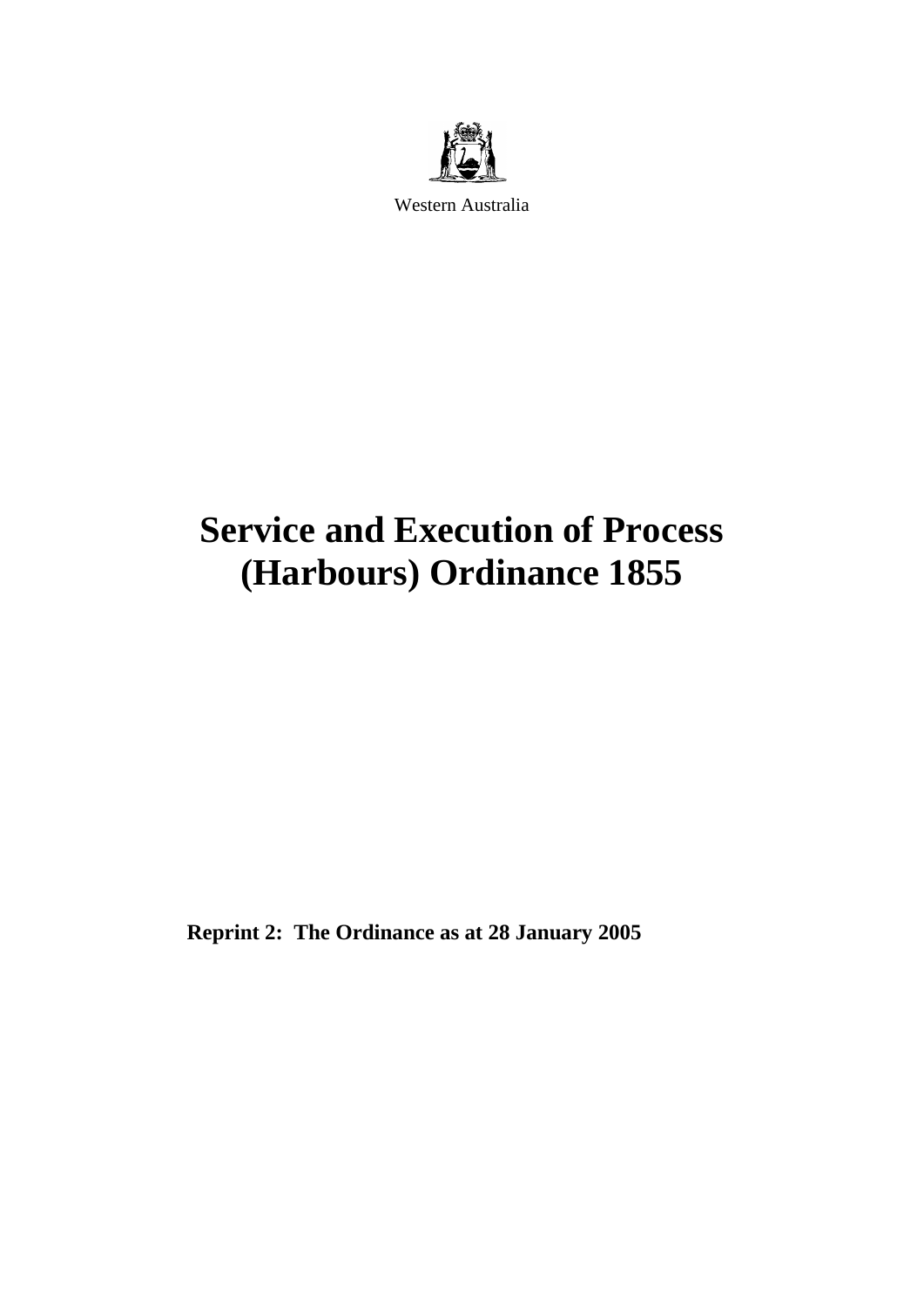#### **Guide for using this reprint**

#### *What the reprint includes*



#### *Endnotes, Compilation table, and Table of provisions that have not come into operation*

- 1. Details about the original Ordinance and legislation that has amended its text are shown in the Compilation table in endnote 1, at the back of the reprint. The table also shows any previous reprint.
- 2. Validation, transitional, savings, or other provisions identified in the Compilation table may be important. The table may refer to another endnote setting out the text of these provisions in full.
- 3. A table of provisions that have not come into operation, to be found in endnote 1a if it is needed, lists any provisions of the Ordinance being reprinted that have not come into operation and any amendments that have not come into operation. The full text is set out in another endnote that is referred to in the table.

#### *Notes amongst text (italicised and within square brackets)*

1. If the reprint includes a section that was inserted, or has been amended, since the Ordinance being reprinted was passed, editorial notes at the foot of the section give some history of how the section came to be as it is. If the section replaced an earlier section, no history of the earlier section is given (the full history of the Ordinance is in the Compilation table).

Notes of this kind may also be at the foot of Schedules or headings.

- 2. The other kind of editorial note shows something has been
	- removed (because it was repealed or deleted from the law); or
	- omitted under the *Reprints Act 1984* s. 7(4) (because, although still technically part of the text, it no longer has any effect).

The text of anything removed or omitted can be found in an earlier reprint (if there is one) or one of the written laws identified in the Compilation table.

#### *Reprint numbering and date*

- 1. The reprint number (in the footer of each page of the document) shows how many times the Ordinance has been reprinted. For example, numbering a reprint as "Reprint 3" would mean that the reprint was the 3<sup>rd</sup> reprint since the ordinance was passed. Reprint numbering was implemented as from 1 January 2003.
- 2. The information in the reprint is current on the date shown as the date as at which the Ordinance is reprinted. That date is not the date when the reprint was published by the State Law Publisher and it is probably not the date when the most recent amendment had effect.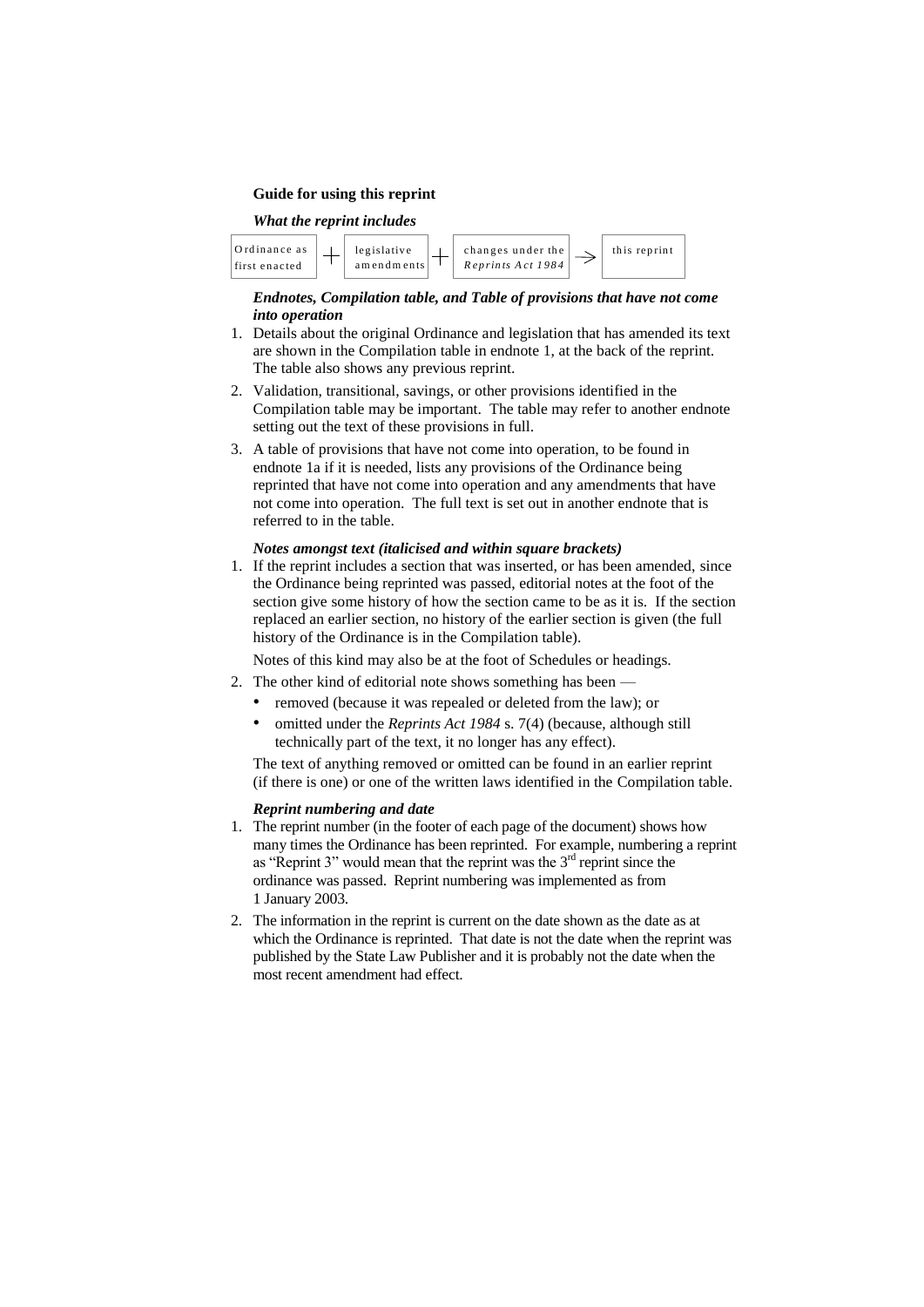**Reprinted under the**  *Reprints Act 1984* **as at 28 January 2005**

Western Australia

# **Service and Execution of Process (Harbours) Ordinance 1855**

# **CONTENTS**

| 3. | Sea lying within port or harbour<br>Service etc., of process on ships within port or harbour<br>Short title |  |
|----|-------------------------------------------------------------------------------------------------------------|--|
|    | <b>Notes</b>                                                                                                |  |
|    | Compilation table                                                                                           |  |

Reprint 2 page i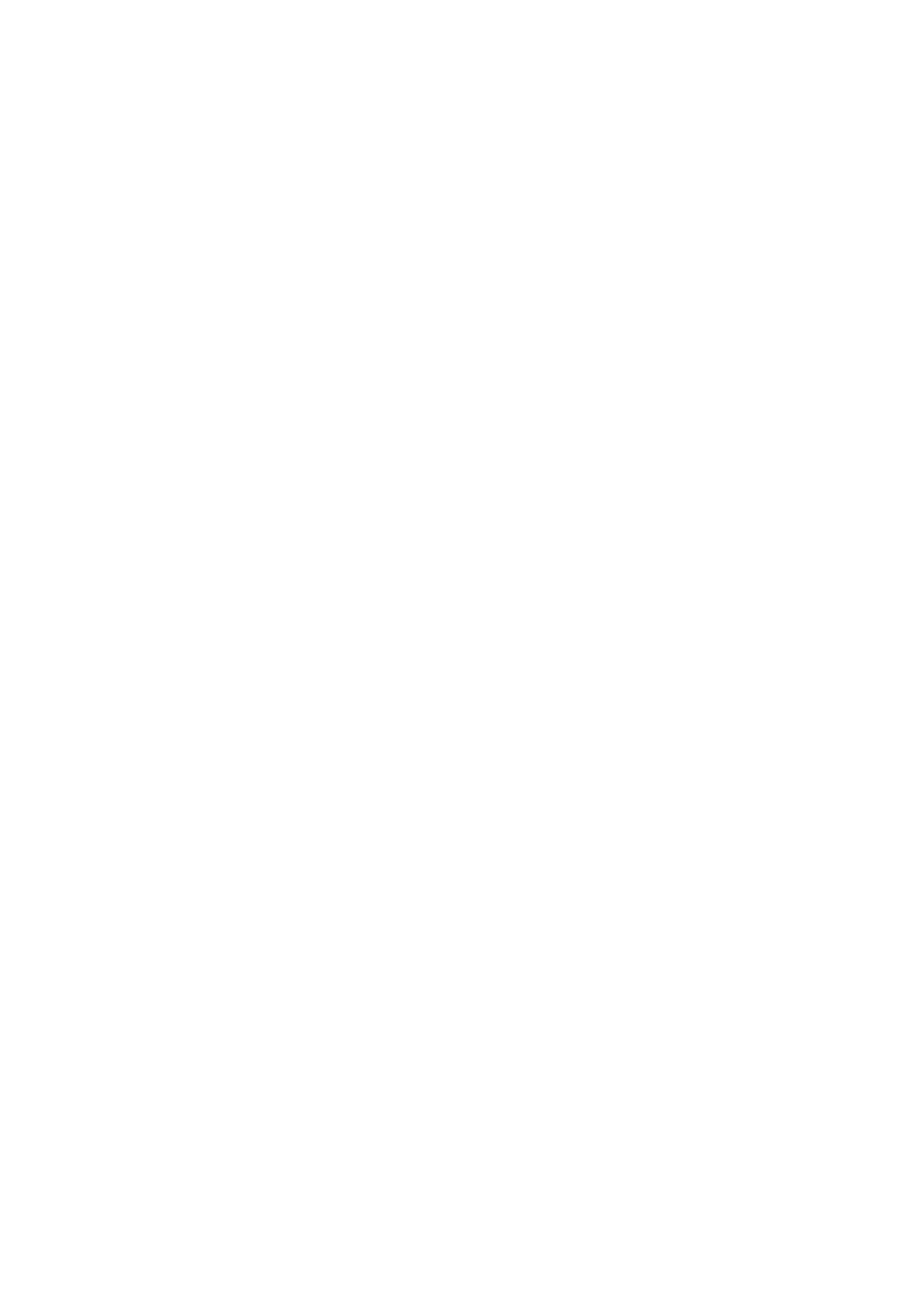

**Reprinted under the**  *Reprints Act 1984* **as at 28 January 2005**

Western Australia

# **Service and Execution of Process (Harbours) Ordinance 1855**

**An Ordinance to remove doubts as to the service or execution of common law process on the sea within the harbours of Western Australia.**

Whereas it is expedient to obviate possible conflicts between the Common Law and Admiralty Jurisdiction in this Colony, and to legalise by express enactment the service and execution of common law process, civil or criminal, in certain portions of the sea adjacent to the coast of this Colony: Be it therefore enacted, by His Excellency the Governor of Western Australia and its Dependencies, by and with the advice and consent of the Legislative Council thereof —

# **1. Sea lying within port or harbour**

That from and after the passing of this Ordinance, all such portions of the main sea or ocean as lie within the limits of any port or harbour of the said Colony, now, or hereafter to be proclaimed as such with prescribed limits, by proclamation published in the *Government Gazette* of the said Colony, by authority of the Governor thereof for the time being, shall be deemed and taken, for the purposes of this Ordinance, to lie within the body of the said Colony.

Reprint 2 page 1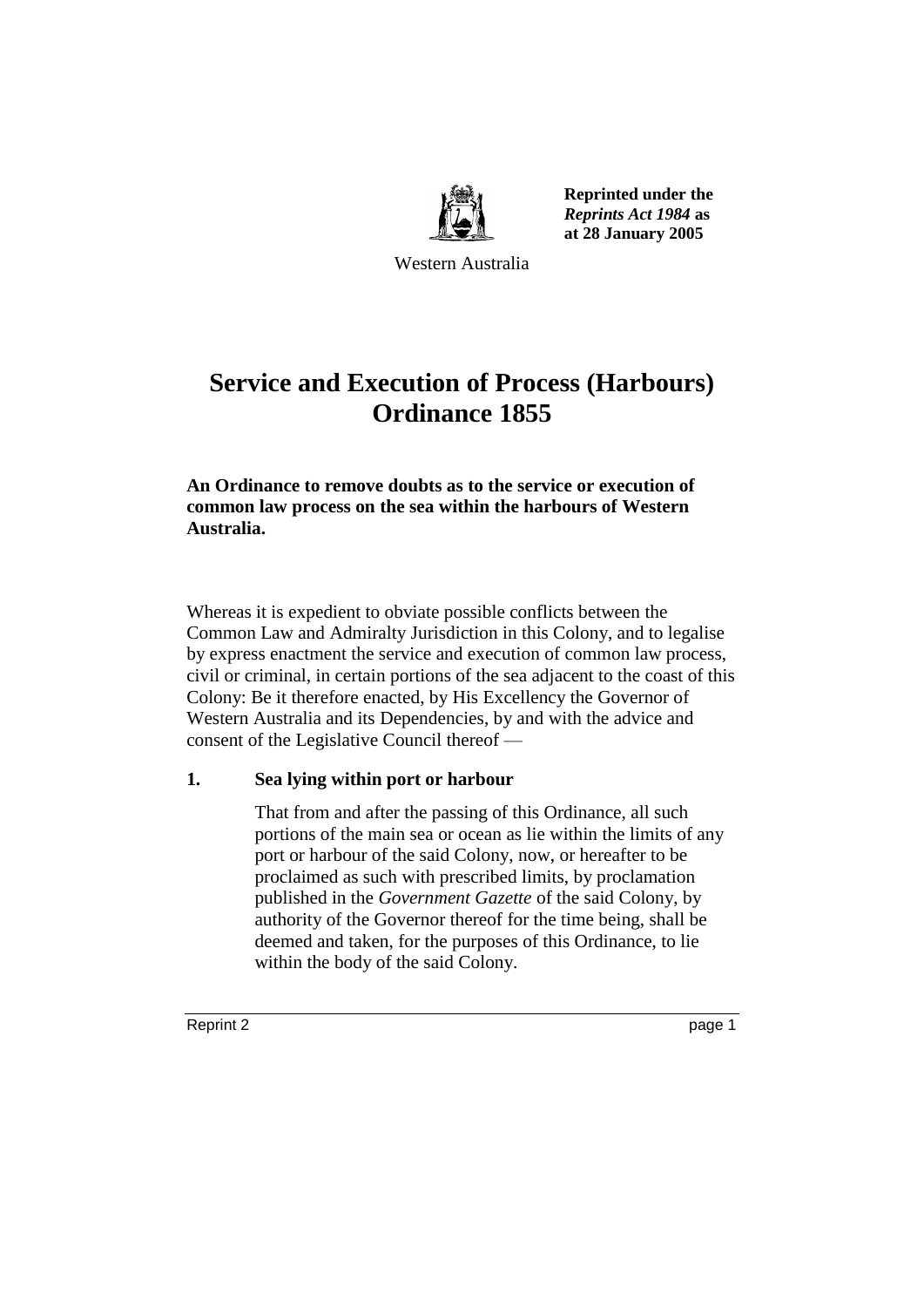#### **s. 2**

## **2. Service etc., of process on ships within port or harbour**

That it shall be lawful for any Justice of the Peace, sheriff, coroner, bailiff, constable, police officer or other officer or minister of civil or criminal justice, to serve, execute, and enforce any summons, notice, rule, order, attachment, search warrant, warrant, or writ of arrest, distress warrant, writ of execution or other legal process, civil or criminal, and generally to perform and discharge any function, act, deed, or matter appertaining by law to his respective office, in, upon or against any ship or vessel being on the sea within the limits of any such port or harbour as aforesaid, and upon or against any person or property being in or upon any such ship or vessel, as legally and effectually as if the same respectively had been served or executed, performed or done on shore within the said Colony.

# **3. Short title**

This Ordinance may be cited as the *Service and Execution of*  Process (Harbours) Ordinance 1855<sup>1</sup>.

*[Section 3 inserted by No. 10 of 1970 s. 3.]* 

page 2 Reprint 2